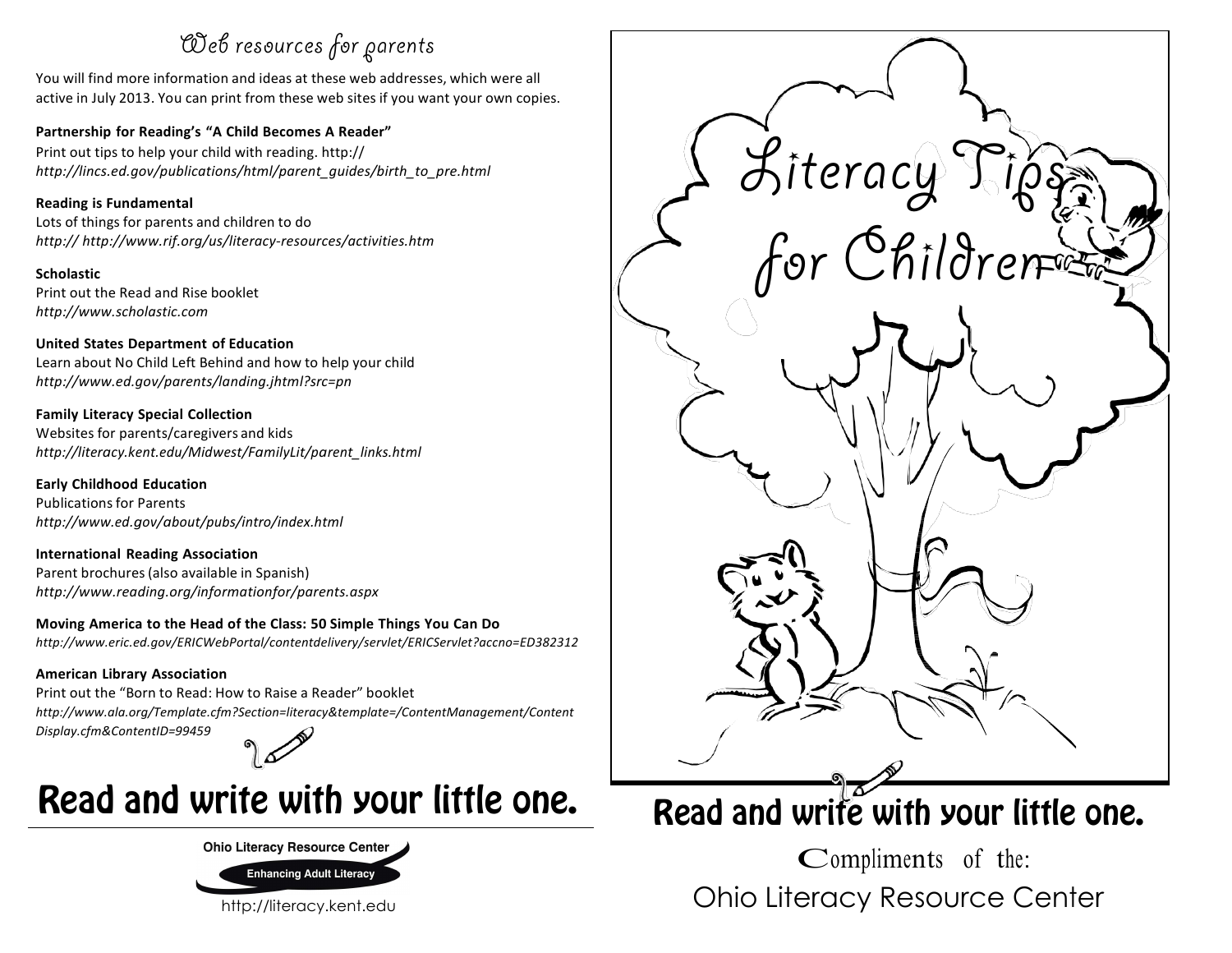



WHAT TO LOOK FOR From birth to eight months, a baby will React to your voice Laugh and babble Make noises to show interest and to get your attention Learn to understand names of common people and things

From 8 months to 18 months (1  $1/2$  years), a baby May be able to say 2 or 3 words Will babble in long strings that sound like sentences Can understand many words Will make noises to get help or to get your attention Will look at picture books with you

Toddlers (18 months—3 years) May be able to say 200 different words Will put words together in simple sentences Will know the names of many common things in the house Will enjoy listening to stories for short periods of time Will begin to play pretend games

#### HOW FAMILIES CAN HELP

Learning begins with good health. Good food and enough sleep are important.

Spend time with your child. Play with him or her. Include your child in family activities.

Talk to your child all of the time. Sing. Whisper. Make different sounds. Play singing and clapping games.

Let your child play with toys that have different shapes and that feel different, like teddy bears and pillows.

Let your child see you reading and writing.

Teach your child ideas like "up-down" or "in-out". When you swing your child in play, say "Up we go! Down we go!"

Look at picture books with your child. Young children like books with big, bold pictures. Point to things in the books. When your child starts to talk, ask him or her to find things in the book ("Where's the truck?").

WHAT KINDS OF BOOKS TO LOOK FOR Books showing how to make things Mystery and adventure stories Books about collecting things Information books

GOOD BOOKS FOR CHILDREN

Atwater, Richard, and Atwater, Florence. Mr. Popper's Penguins. Little Brown., 1988.

Cleary, Beverly. Ramona Quimby, Age 8. Camelot, 1992. 

DePaola, Tomie. Strega Nona. Prentice Hall, 1975.

Hall, Donald. The Ox-Cart Man. Live Oaks Media, 1979. 

Jackson, Ellen. Cinder Edna. Mulberry Books, 1998. 

Khalsa, Dayal. How Pizza Came to Queens. Crown, 1983.

Lobel, Arnold. Days with Frog and Toad. Harper Trophy, 1984.

Milne, A.A. Now We Are Six. E.P. Dutton, 1988. Parish,

Peggy. Amelia Bedelia. HarperCollins, 1986. Rey, H.A. 

Curious George. Houghton Mifflin, 1974. Silverstein,

Shel. The Giving Tree. HarperCollins, 1986.

Steptoe, John. Mufaro's Beautiful Daughters. Lothrop, Lee & Shepard, 1987.

Waber, Bernard. Ira Sleeps Over. Houghton Mifflin, 1979.

Waters, Kate. Sarah Morton's Day: A Day in the Life of a Pilgrim Girl. Scholastic, 1989.

White, E.B. Charlotte's Web. HarperCollins, 1952.

Wilder, Laura Ingalls. Little House in the Big Woods. HarperCollins, 1953.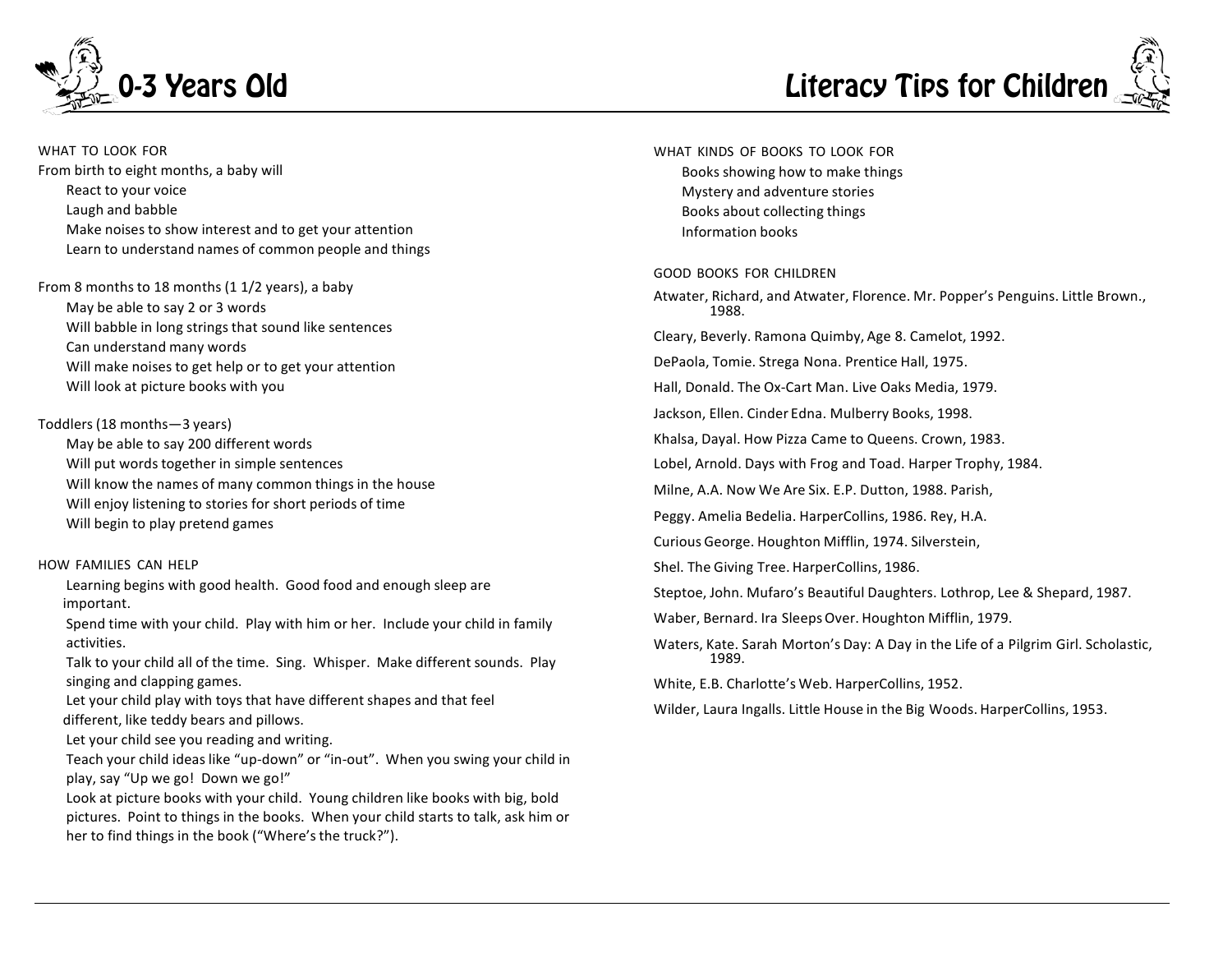



#### WHAT TO LOOK FOR

Your child will begin to read. He or she will know some words by sight and figure out other words by sounding them out and checking to see if the guesses make sense.

Your child will begin to read evenly, with expression.

Your child will know about the parts of books. He or she will also know about different types of books, such as made up stories or true stories.

Your child will be able to tell you about what he or she has read.

Your child will read for fun and to learn. He or she will have favorite kinds of books or favorite authors.

Your child will write notes, sentences, letters, and paragraphs. More words will be spelled right. Your child's writing will get longer. You will be able to read what your child has written.

#### HOW FAMILIES CAN HELP

Ask open-ended questions, such as, "What do you think? Why?" to help your child become a good problem-solver.

Make reading and writing something that happens everyday in your home. Let your child see you reading and writing. Encourage your child to read and write during free time.

Visit the public library every week. Help your child get his or her own library card. Help your child check out books, books on tape, puzzles, etc.

Read to your child every day, even after your child learns to read.

Listen to your child read. Help him or her with tricky words by saying, "Skip it and read to the end of the sentence. Now try again—what makes sense that looks like the word you see?" Tell your child he or she is a good reader.

Play word games, such as thinking of different words to describe the same thing, 20 Questions, or I Spy.

Support your child's writing. Have writing materials, such as paper, markers, or notebooks. Read what your child writes. Tell your child he or she is a good writer.

Limit TV to no more than 2 hours per day.

#### WHAT KINDS OF BOOKS TO LOOK FOR

Cloth or vinyl books that are easy to clean Books with familiar objects Books with bright, simple pictures and patterns Board books with thick pages Books with songs or simple stories Stories about thing's that happen in your child's life: going to bed, being a messy eater, missing mom

#### GOOD BOOKS FOR CHILDREN

Ahlberg, Janet & Ahlberg, Allan. Peek-a-Boo. Viking, 1981. Asch, Frank. Mooncake. Simon & Schuster, 1986. Aylesworth, Jim. The Goodnight Kiss. Atheneum, 1993. Brown, Marc. Hand Rhymes. Dutton, 1985. Brown, Margaret Wise. Goodnight Moon. HarperCollins, 1947. Burningham, John. The Blanket. Crowell, 1976. Chorao, Kay. Baby's Lap Book. Dutton, 1977. Crews, Donald. Freight Train. Greenwillow, 1978. Daly, Niki. Not So Fast, Songololo. Atheneum, 1986. DePaola, Tomie. Tomie DePaola's Mother Goose. Putnam, 1985. Hill, Eric. Where's Spot? Putnam, 1980. Hoban, Tana. 1, 2, 3. Greenwillow, 1985. Isadora, Rachel. I See. Greenwillow, 1985. Johnson, Angela. Mama Bird, Baby Bird. Orchard, 1994. Kunhardt, Dorothy. Pat the Bunny. Golden, 1962 (1940). Ople, Iona. My Very First Mother Goose. Candlewick Press, 1996. Ormerod, Helen. Friends. Simon & Schuster, 1981. Watanabe, Shifeo. How Do I Put It On? Philomel, 1979. Wells, Rosemary. Max's Bedtime. Dial, 1985.